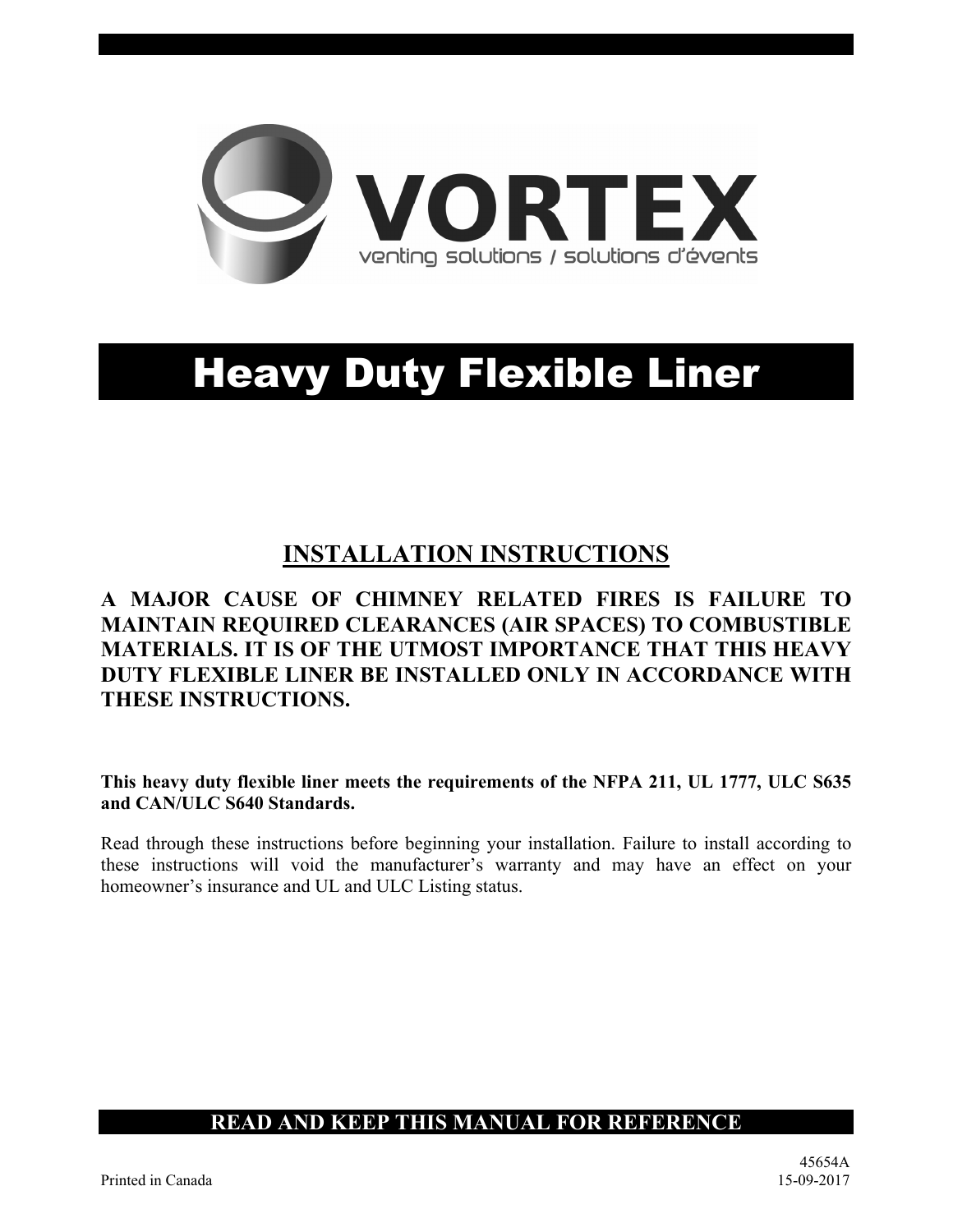# **TABLE OF CONTENT**

| Reference Diagrams for: Chimney Connector Systems and<br><b>Clearances from Combustible Walls for Residential Heating</b> |  |
|---------------------------------------------------------------------------------------------------------------------------|--|
|                                                                                                                           |  |
|                                                                                                                           |  |
|                                                                                                                           |  |
| <b>VORTEX LIMITED LIFETIME WARRANTY </b><br>13                                                                            |  |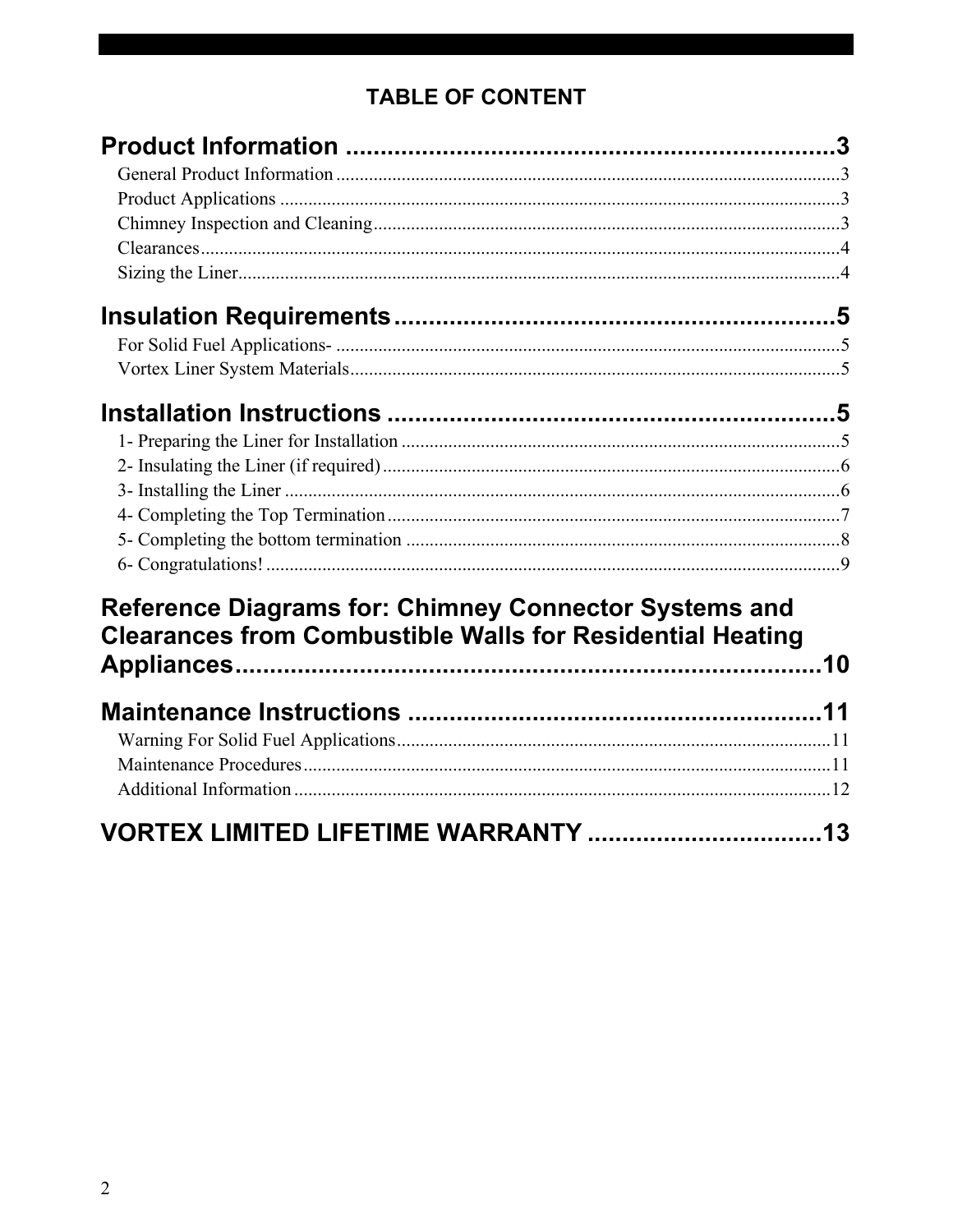# PRODUCT INFORMATION

## GENERAL PRODUCT INFORMATION

The quality and workmanship of **Vortex** is reflected in the recognition by an accredited laboratory has given these products. The rigorous UL and ULC testing requirements, is your assurance of consistent quality in materials and manufacturing standards used for these lining systems. In addition, the industry leading Warranty on Vortex is a further indication of our confidence in the quality of these products. Thank you for choosing Vortex!

The Vortex stainless steel lining systems are listed in 4" (10 cm) and 6" (15 cm) diameters for stoves and in 6" (15 cm) for inserts.

#### The lining system must be installed by a qualified chimney or venting professional.

The criteria for installation must be in conformance with the specifications in the NFPA 211 (Standards for Chimneys, Fireplaces, Vents and Solid Fuel Burning Appliances), National Building Code of Canada and local or state building codes, whichever has jurisdiction. Contact local building or fire officials about restrictions and installation inspection in your area. It may be necessary to obtain permits before installing the chimney liner. Contact the local building authority for permit information.

#### PRODUCT APPLICATIONS

The Vortex lining system is intended for use with heating appliances burning solid fuels (pellet, wood) vented through a masonry chimney. Use of experimental fuels is not permitted and voids the warranty. This lining system is not intended for use with high efficiency appliances that require type BH gas venting systems, or that create positive pressures in the chimney.

The Vortex system is intended for use in (1) new masonry chimneys, lined or unlined, with at least (a nominal) 4" (10cm) of masonry all around, (2) an existing, properly built masonry chimney with cracked clay tile liner. The lining system is intended to provide a properly-sized flue for a heating appliance installed in a masonry chimney that otherwise meets existing codes.

The Vortex liner may also be used as a flue for a fireplace. The liner must be connected to the top of the smoke chamber by means of a bottom plate or other means, which provides an air-tight and drip-free termination.

## CHIMNEY INSPECTION AND CLEANING

Prior to installation of the lining system thoroughly inspect and clean the chimney. All creosote (including tar glaze creosote), soot, dirt and debris must be removed before the installation of the liner. Thorough cleaning of the chimney is a warranty prerequisite. The chimney must be inspected for cracked, loose or missing- stones, bricks or mortar joints. A chimney that is not structurally sound should not be relined. Make any repairs necessary before proceeding with the installation of the liner.

As a precaution, it is recommended that a short piece of lining material of the diameter to be installed is connected to a pulling cone and is drawn through the masonry chimney. This will ensure that no obstructions exist that should be removed and will result in a smoother installation of the system.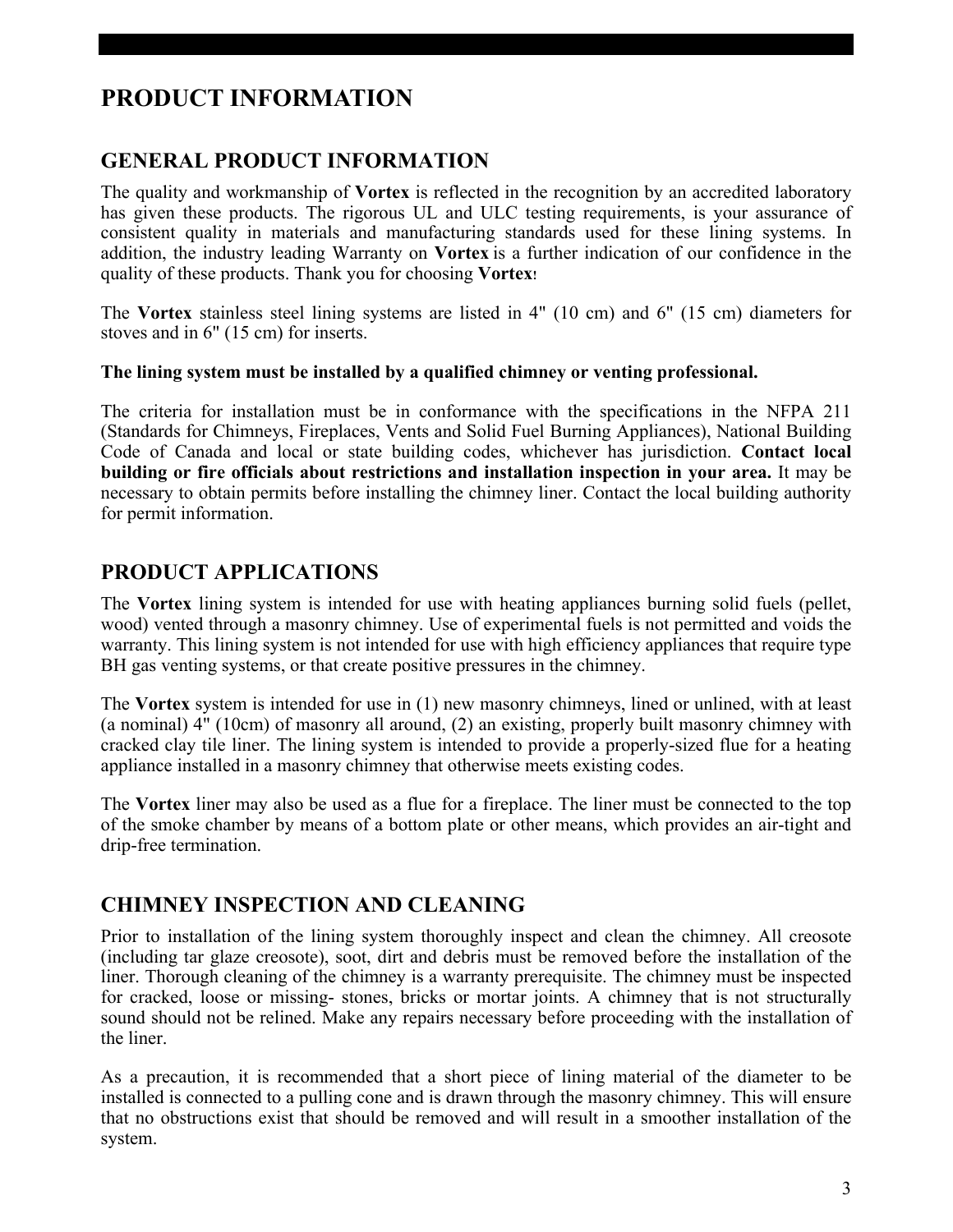## **CLEARANCES**

#### Inside the masonry chimney:

Minimum air space clearance of the liner to the interior surfaces of the masonry chimney to be maintained is zero millimetres (inches). The flue passageway must be checked for the smooth installation of the proper diameter liner. The chimney must be built of solid masonry brick, block or concrete blocks at least (a nominal) 4 inches (10cm) in thickness.

#### Exterior of Masonry Chimney:

The surrounding chimney construction shall comply with the NFPA 211 code, CAN/CSA-A405, Design and Construction of Masonry Chimneys and Fireplaces and/or the National Building Code of Canada. Clearance to combustibles must meet or exceed the requirements contained in the above mentioned codes, all applicable local building codes, and the manufacturer's installation requirements. Note insulation requirement section, which can permit zero clearance from exterior of masonry to combustibles in some cases.

#### Termination Above Roof:

The termination of chimney above a roof must be in accord with the requirements contained in the NFPA 211 code and/or CAN/CSA-A405. This code requires that a chimney terminate at least 3feet (0.9m) above the point where it penetrates the roof and 2 feet (0.6m) higher than any structure within a 10 foot (3m) radius. All **Vortex** installations must utilize a listed chimney cap.

#### Wall Penetration:

For wall or chimney penetrations other than listed in our installation instructions consult the NFPA 211 code and/or CAN/CSA A405 code and any other local codes. Wall penetration assemblies cannot be located directly behind a heating appliance.

#### SIZING THE LINER

For Solid Fuels, the liner is to be sized in accordance with the actual size (square inches or centimetres of the cross-sectional area) of the exhaust opening of the appliance, unless otherwise specified in the manufacturer's instructions.

If the liner is for a fireplace chimney, the cross sectional area of a round liner is to be a minimum of  $1/12<sup>th</sup>$  of the area of the face opening of the fireplace.

The overall length of the lining system will be determined by the components required, the height of the masonry chimney and the top termination. The system should be a minimum of 8 feet (2.5m) in height but not greater than 75 feet (22m). If using two or more liner sections joined together by means of a connector, any connector should support no more than 50 feet (15m) of liner.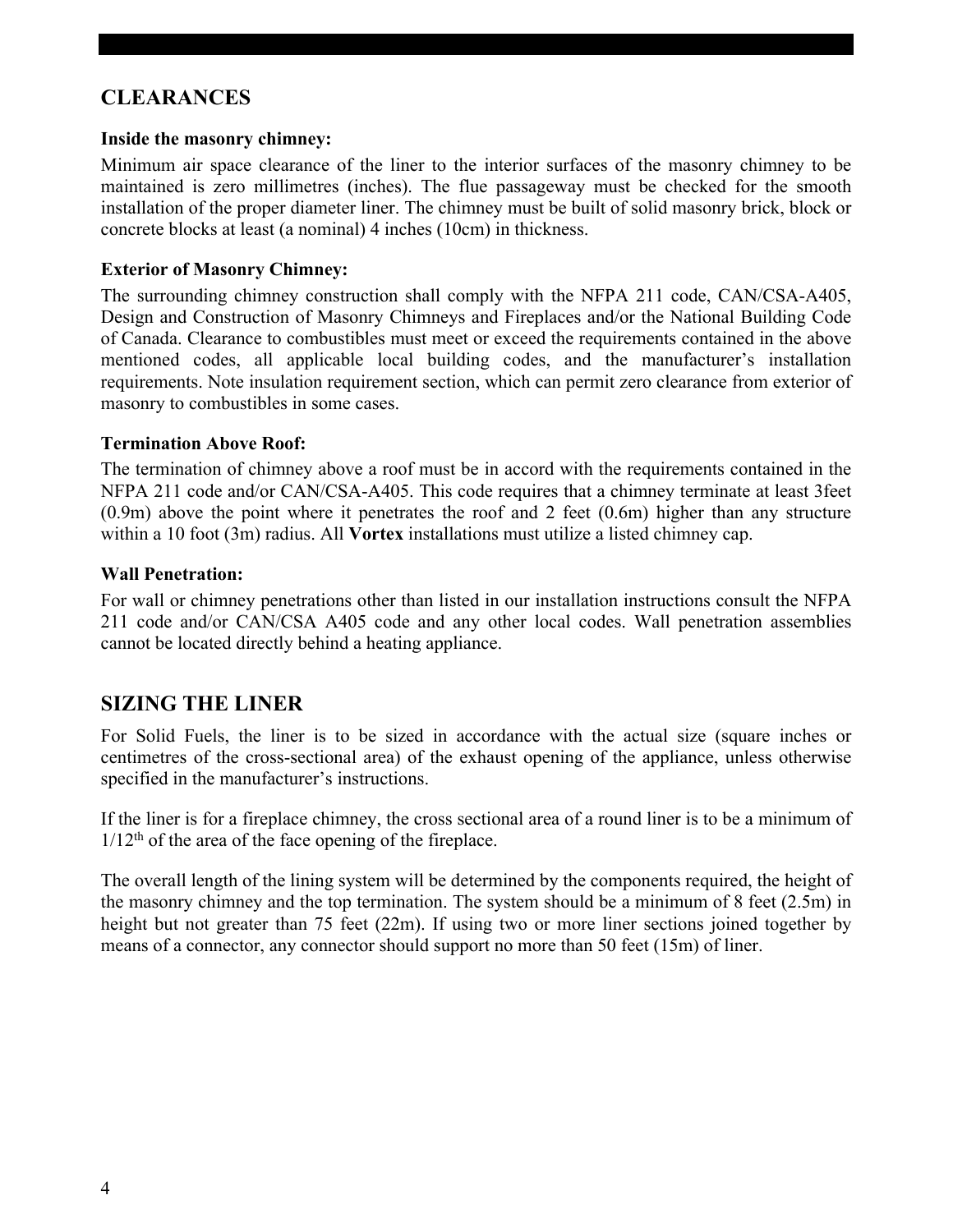# INSULATION REQUIREMENTS

### FOR SOLID FUEL APPLICATIONS-

Insulation provided for the Vortex system will be a single  $\frac{1}{2}$ " (13mm) thick or two  $\frac{1}{4}$ " (6.5mm) layers of insulating blanket. This insulating system is listed to allow zero clearance from the chimney masonry exterior to combustibles. The 8 lb. density insulating blanket must be wrapped around the entire length of the liner in an unlined, partially lined, or cracked clay tile liner application.

### VORTEX LINER SYSTEM MATERIALS

Use of any parts or materials not specified in this installation manual may not provide a listed system.

#### Approved Connections:

Approved connections of Vortex system are, (1) a tee section, (2) a listed direct connect system, (3) a connector directly attached to the heating appliance.

#### Approved Components:

*Stove Builder International* products have been tested by an accredited laboratory with the Vortex system. These approved components include, (1) Liner, (2) Top Plates, (3) Support Top Clamp, (4) Round Chimney Caps, (5) Screw Supports, (6) Tee connections, (7) Universal connectors, (8) Stainless steel self-tapping screws.

# INSTALLATION INSTRUCTIONS

## 1- PREPARING THE LINER FOR INSTALLATION

(CAUTION- ENDS OF LINER AND EDGES OF CAP, TOP PLATE, TEE AND CONNECTORS CAN BE VERY SHARP! STOVE BUILDER INTERNATIONAL RECOMMENDS THE USE OF GLOVES AND SAFETY GLASSES DURING INSTALLATION.) (WARNING- WATCH OUT FOR OVERHEAD POWER LINES DURING INSTALLATION)

THE LINER IS DIRECTIONAL. EVERY LINER HAS TAPE THAT HAS AN ARROW AND "UP" ON ONE END. THE LOCK IS DIRECTIONAL SO IF INSTALLED UP-SIDE DOWN, CREOSOTE CAN GET ON THE OUTSIDE OF THE LINER.

- a) Remove the liner and components from the packaging. On a flat level surface roll out and straighten the lining material.
- b) Attach the necessary bottom termination connector, which may be a tee or a universal connector to the liner by inserting the liner into the connector as far as possible. Then, using a 5/16" (8mm) nut driver tighten the hose clamp band firmly around the liner. Caution- do not over tighten the clamp!
- c) To find the length of the liner needed, measure from the point at which the bottom connector will stop in the chimney to the top of the chimney crown and add 12" (30cm). This will be the total length of liner needed. Cut the liner to size as needed. When cutting the liner the use of an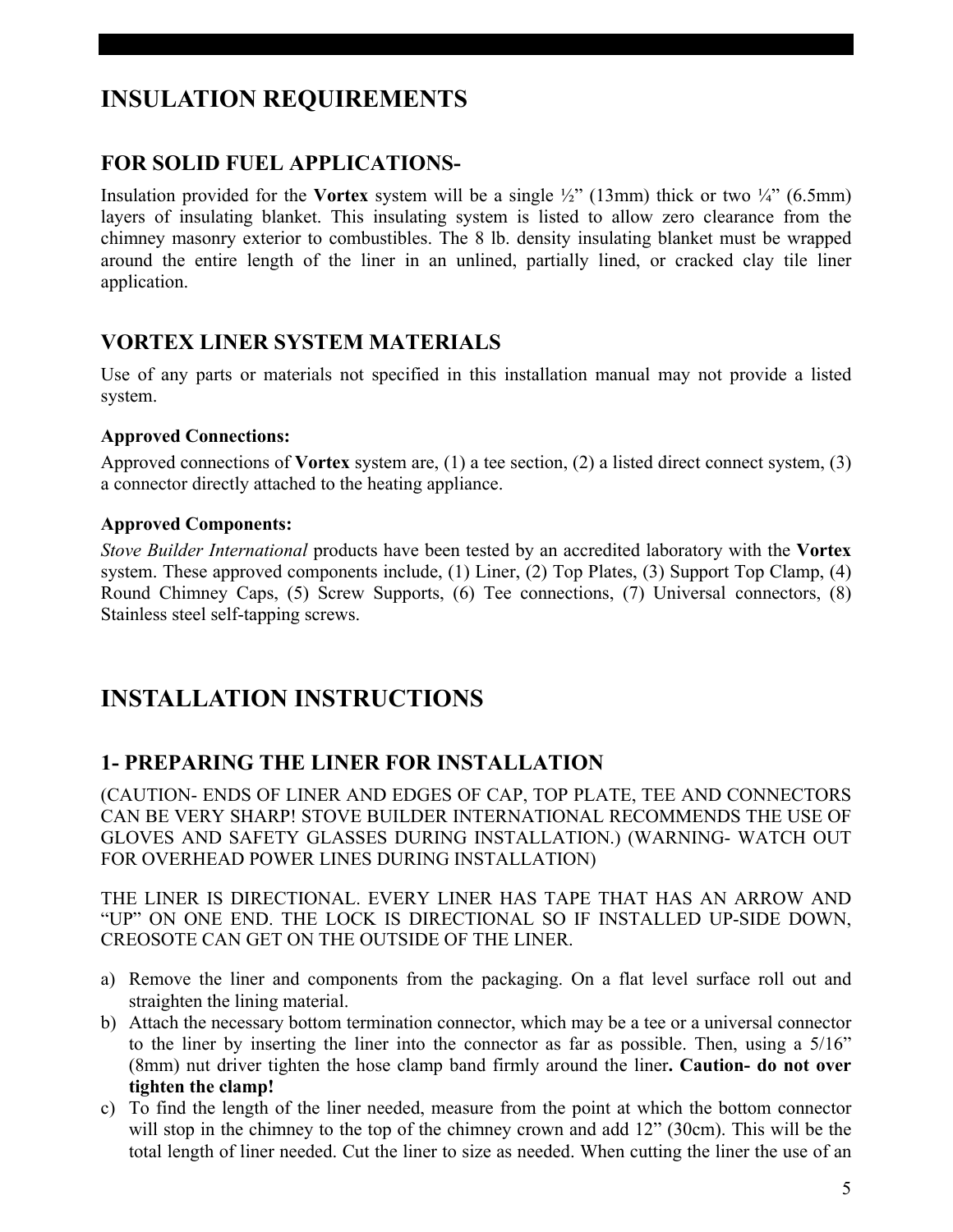angled grinder with an abrasive wheel is recommended. It is possible to use a circular saw, or reciprocating saw with a metal cutting blade, but this use increases the risk that the lock gets broken and the liner may unravel. An already installed liner that is unraveling can be fixed with pop rivets. File or grind any rough or sharp edges for your safety.

## 2- INSULATING THE LINER (IF REQUIRED)

#### Method #1 Using Insulating Blanket Wrap

(CAUTION- FOIL EDGES OF INSULATION ARE VERY SHARP!)

- a) Always ensure that the bottom connector has been installed (tee or universal connector).
- b) The liner must be insulated from the bottom of the connector (in the case of a tee from where the tee cap is installed up and in the case of a universal connector from where the connector would stop on insertion into the heating appliance) to the crown. After determining this length, roll out the insulating wrap and cut to this length.
- c) The insulating wrap must overlap along its length by a minimum of 1" (2.5cm). To ensure you have the proper width of insulating wrap multiply the liner diameter by 3.14 plus 1" (2.5cm) for overlap. You may trim the width of the insulation to this amount but is not necessary. A wider overlap is allowed but may cause installation difficulties in tight clearance situations.
- d) With the insulating wrap rolled out (foil face on the ground) on a level surface, lay the liner and its bottom termination connector (which was previously attached) in the center of the insulation. At the bottom end of the insulation line up the bottom connector as outlined in step b) above. Remember that at the top the insulation will be even with the chimney crown.
- e) Begin wrapping the insulation around the liner. After overlapping the wrap by at least 1" (2.5cm) hold the wrap in place at approximately 1 foot (30cm) intervals with foil tape. You may also use spray adhesive to assist you in holding the insulation against the liner.
- f) Once insulation is in place apply a continuous vertical length of foil tape from the top to the bottom of the overlapped insulation seam.
- g) Now encapsulate the insulated liner using retractable wire mesh. Unroll the correct size mesh and pull it over the entire length of insulated liner. At the bottom of the insulation secure the mesh and insulation in place with a stainless steel hose clamp. Now at the top of the liner, stretch the wire mesh tight and while holding mesh tight, clamp the insulation and wire mesh in place using a stainless steel hose clamp. Trim away excess mesh. With long liner lengths or tight clearances you may also wrap the entire length of insulated liner with stainless steel wire, spirally wrapped and then twisted on itself at each end to hold it in place. You are now ready to install the liner.

## 3- INSTALLING THE LINER

Be sure to check above and around the chimney for antennas, power lines, or any other obstacles before beginning the installation. Be sure that the liner does not come in contact with electrical or any other wires.

- a) In some installations the use of a high quality pulling cone may be necessary.
- b) The height of the structure, roof pitch and other factors will influence how you determine to lower the liner into the chimney. Do not install a longer length of liner than the available manpower can handle.
- c) Lower the liner from the top of the chimney, keeping it centered in the flue opening and away from the edges. This will protect the liner and the insulating wrap. You may need to have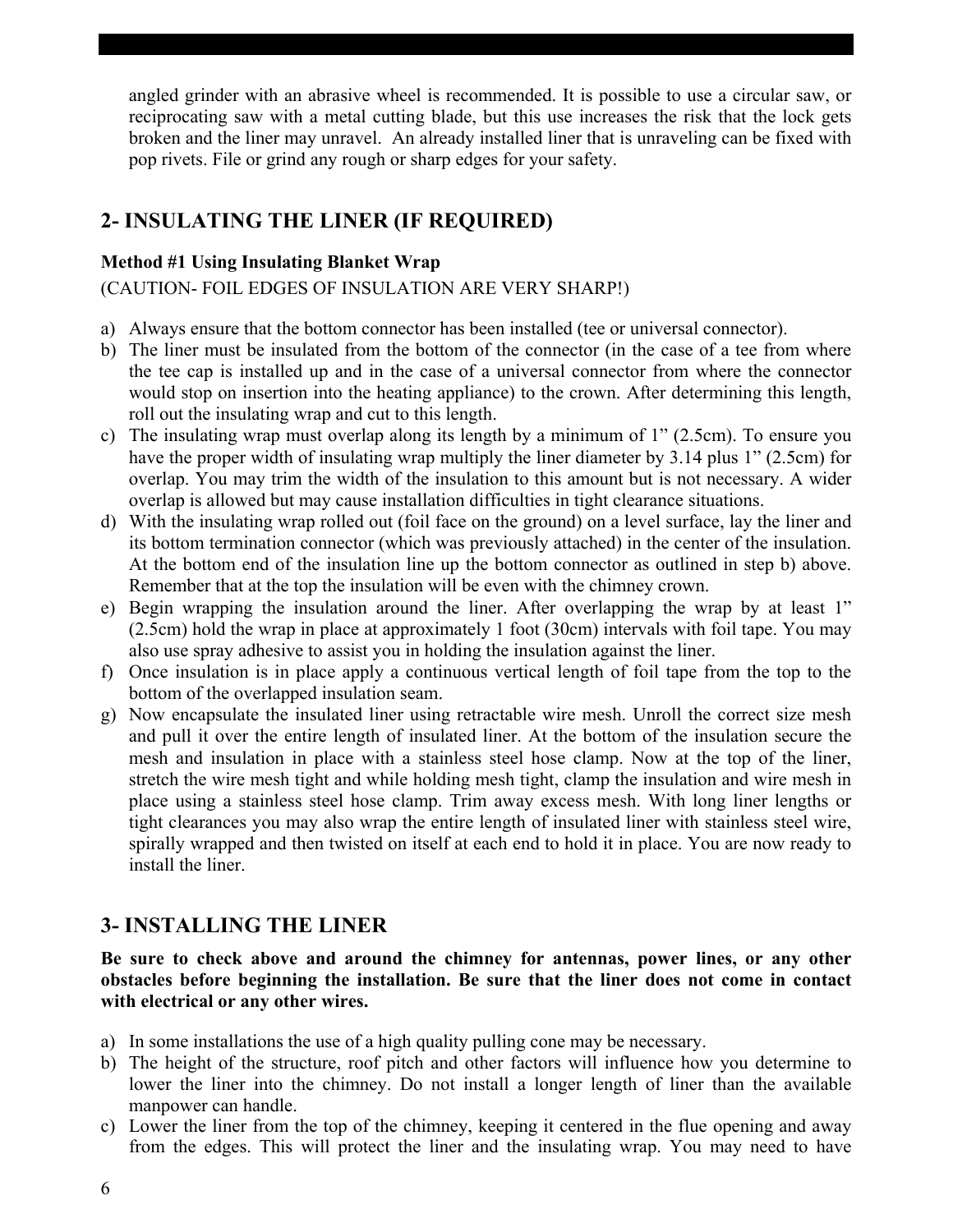someone at the bottom of the chimney with a rope (caution: do not use a metal conductive chain) attached to the pulling cone to assist in guiding the liner into the chimney. DO NOT FORCE THE LINER INTO A CHIMNEY. If the liner gets stuck while sliding it down the chimney, do not try to dislodge by rotating over 180° alternating clockwise and counterclockwise to avoid damaging the locking system.

d) Once the bottom of the liner or bottom connector is at its desired position, trim the top of the liner to 4" (102mm) above the crown. For Vortex liners, it is necessary that the tee be secured and supported within the chimney in the case of long lengths of liner exceeding 35 feet (10.6m). This can be accomplished using angle iron.

### 4- COMPLETING THE TOP TERMINATION

- a) With the tee or universal connector held in place at the bottom, place a heavy bead of silicone caulk around the chimney crown or top of clay flue tile, if it extends above the crown. Place top plate over the liner and press firmly into silicone caulk. (Top plate may be trimmed as needed).
- b) Using a 5/16" (8mm) nut driver, tighten the hose clamp band around the liner. Caution- do not over tighten the hose clamp band! This secures the liner to the top plate. Optional: Top plate flashing has four predrilled holes, which can be used to Tapcon the top plate to the crown.
- c) Install the cap by fitting it over the collar of the top plate. Tighten the hose clamp band of the cap onto the top plate collar. Your top termination is now complete.

*With Vortex Liner you have options …*

#### Hose clamp causing problems in tight clearance situations?

In some tight clearance installations, we realize the worm screw on the fastening hose clamp can cause problems. In these situations, remove the hose clamps and cut off the straps that secure the hose clamps to the tee or the universal connector. Then using four #8 X  $\frac{3}{4}$ " (M4 X 20) self-tapping stainless steel screws (90 degrees apart) secure the liner to the connector or tee. It is necessary to use the "liner screw support" fitting, which slides inside the liner, at the female end of the connector or tee, for the strongest connection possible when using self-tapping screws. This method of fastening still provides you with a listed system!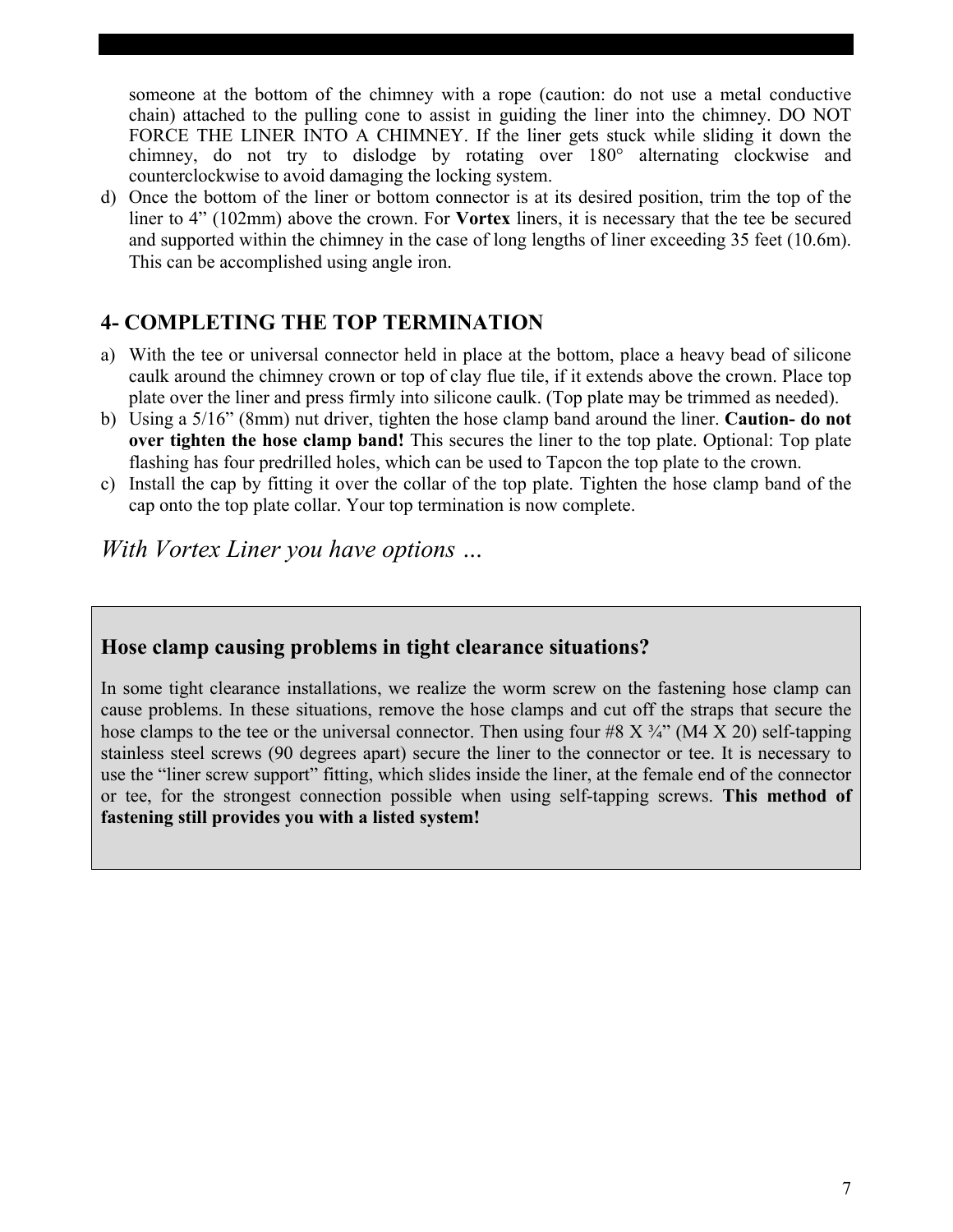## Alternate Chimney Top Terminations for Vortex

The standard chimney top termination for a Vortex lining system is the use of a Vortex top plate and cap. However, some installations may require or you may desire an alternative top termination. Other chimney top terminations are approved as follows.

- 1. Liner, mortar secured, to crown with any listed rain cap: Insulate liner to within 4" (10cm) of chimney top. Fill the remaining 4"(10cm) with mortar or crown mix and form a slope from the liner to the outside edge of the chimney. Attach listed cap to the liner.
- 2. Liner, mortar secured, to clay flue tile with any listed rain cap: Insulate liner to within 4" (10cm) of chimney top. If not already existing, slip a full or partial length clay flue tile over the liner. Fill the gap between the clay flue tile and the chimney with mortar or crown mix and form a slope from the flue tile to the outside edge of the chimney. Fill the gap between the liner and the flue tile with mortar or crown mix. Attach listed cap to the liner.
- 3. Slate Flue Covers: In many residential communities slate flue coverings may be desirable. However, sufficient protection from precipitation and debris must be ensured. To make certain of this protection do the following: (1) Determine the distance between the top of the liner and the bottom of the slate covering, (2) Divide this measurement by 2.5, (3) This number gives you the minimum overhang of the covering past the edge of the liner. [Example: the covering is 12" (30cm) above the top edge of the liner. Divide 12" (30cm) by 2.5, which equals 4.8" (12cm). The covering must extend at least  $4\frac{3}{4}$  (12cm) in all directions past the liner opening.] This provides a minimum 22.5 degree angle from liner edge to covering edge.

## 5- COMPLETING THE BOTTOM TERMINATION

#### Bottom Tee Terminations-

- a) Locate the point where the connector pipe will pass through the chimney to the tee body. There must be an opening large enough for the diameter of the connector pipe plus 2" (5cm).
- b) If insulated- cut away the wire mesh and insulating wrap where the removable snout will attach to the body of the tee. Only remove enough insulation to connect the snout.
- c) Secure the snout to the body of the tee using the attached metal band, which wraps around the backside of the tee body. Ensure that the snout is fitting properly to the tee body while securing the metal strap.

Note: certain size tees have fixed snouts.

- d) If insulated- wrap the snout (and any extension pipe used to extend beyond the exterior of the chimney face) with  $\frac{1}{2}$  (13mm) insulating wrap. Wrap the insulation a minimum of 1" (25mm) beyond the exterior of the chimney face. Remember the insulating wrap seam and where it meets the tee body insulation must overlap a minimum of 1" (25mm). The seam of the wrap and where it meets the tee body must be covered with foil tape. This snout insulation may be held in place with wire but is not necessary.
- e) Fill in the hole around the snout with brick and mortar.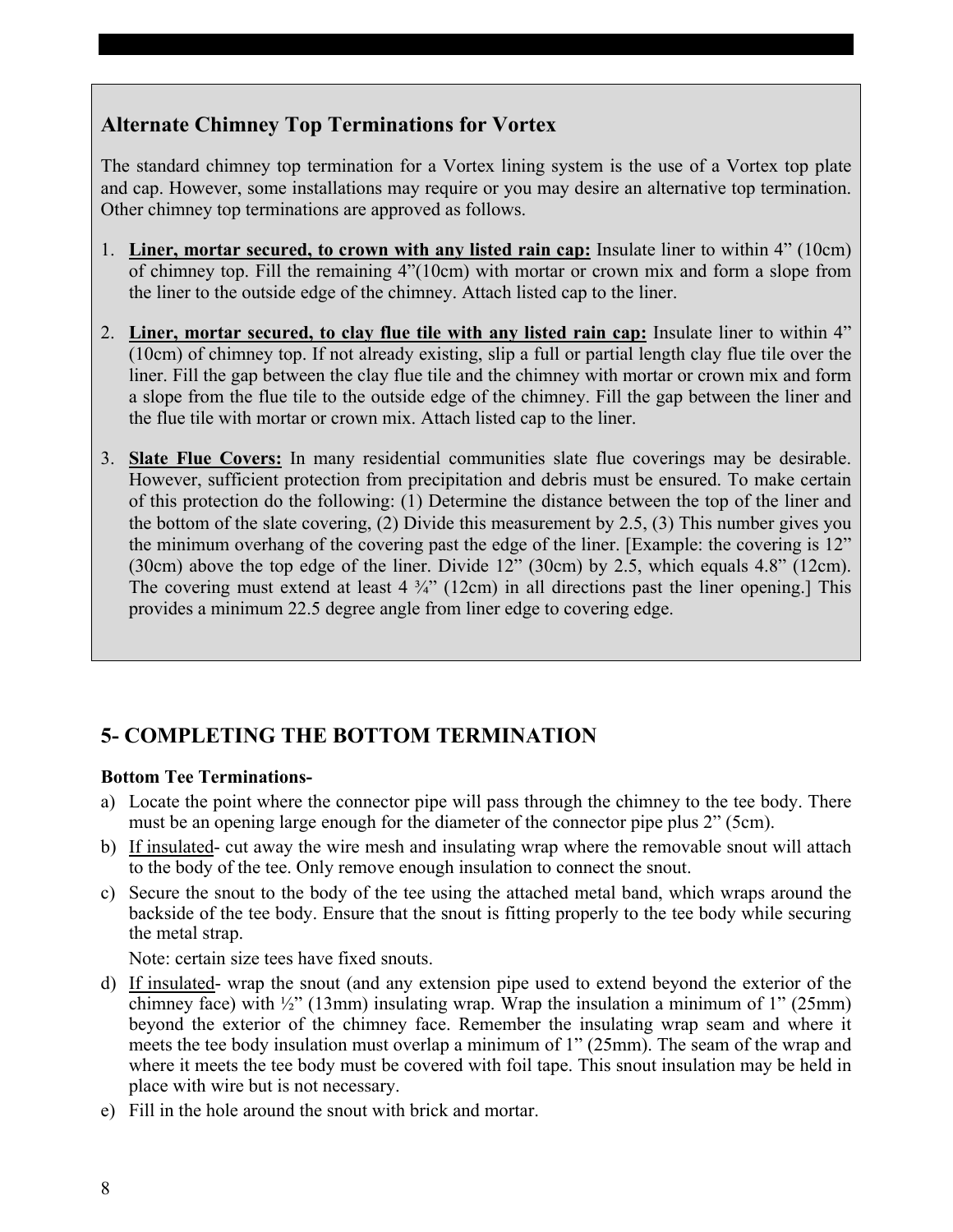f) Complete your connection to the heating appliance following all applicable codes. Please see page 11 for reference diagrams of chimney connector systems and clearances from combustible walls for residential heating appliances.

## 6- CONGRATULATIONS!

You've successfully completed your installation. Please review the maintenance and warranty information with the end-user. Your compliance with these installation instructions and applicable codes will ensure your customer long-lasting satisfaction.

Note: As with any venting system, the performance & safety of Vortex lining systems is dependent on the use of parts and materials specified in these instructions. Substitution of unauthorized parts may increase the risk of fire, appliance malfunction, property damage, personal injury or death. All installations must be in accordance with local codes, NFPA 211 standards, and/or the National Building Code of Canada, and the manufacturer's instructions.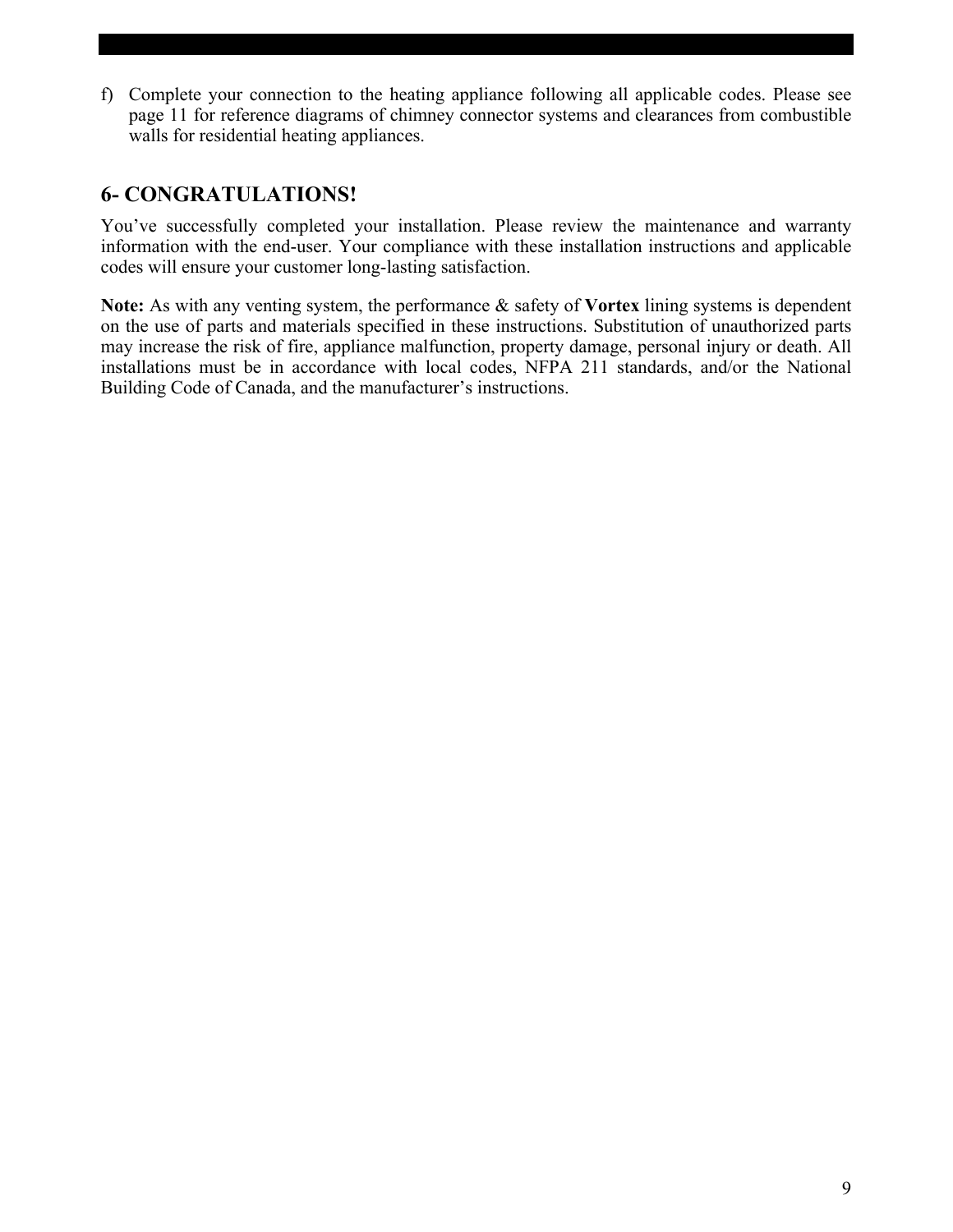#### REFERENCE DIAGRAMS FOR: CHIMNEY CONNECTOR SYSTEMS AND CLEARANCES FROM COMBUSTIBLE WALLS FOR RESIDENTIAL HEATING APPLIANCES

(Reprinted with the permission of the National Fire Protection Association, NFPA 211, 2000 edition)



Additional requirements:

- 1. Insulation material used as part of wall pass-through system shall be of noncombustible material and shall have a thermal conductivity of 1.0 Blu-in:/hr-ft2.iF (4.88 kg-cal/hr-m2-iC) or less.
- 2. All clearances and thicknesses are minimums; larger clearances and thicknesses shall be permitted.
- 3. Any material used to close up an opening for the connector shall be of noncombustible material.
- 4. A connector to a masonry chimney, except for System B, shall extend in one continuous piece through the wall pass-through system and the chimney wall to the inner face of the flue liner, but not beyond.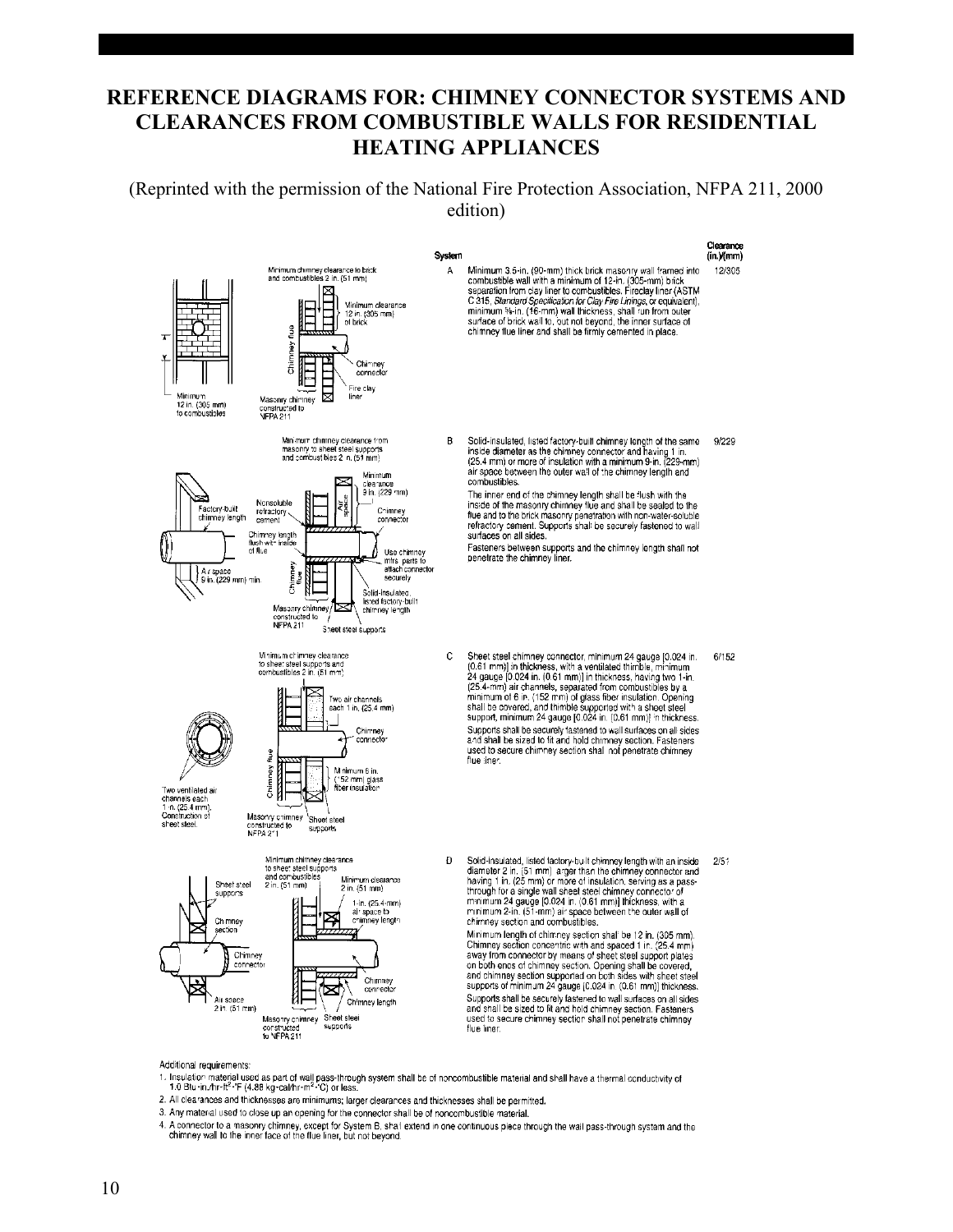# MAINTENANCE INSTRUCTIONS

The lining system must be installed and serviced by a qualified chimney or venting professional. The criteria for the inspection and maintenance must be in conformance with local or state building codes, whichever has jurisdiction. It is recommended you use an inspection form and make notes that you can review with the homeowner.

It is recommended to clean thoroughly the venting system after every heating season. During summer, the air is damper and with minimal air circulation within the venting system, it can mix with creosote and/or sooth deposits in pipes to form an acid that could accelerate the corrosion process and induce premature decay of the steel.

## WARNING FOR SOLID FUEL APPLICATIONS

"Creosote and Soot-Formation and Need for Removal: When wood is burned slowly, it produces tar and other organic vapors, which combine with expelled moisture to form creosote. The creosote vapors may condense on the inside of the chimney liner during slow-burning firing periods. As a result, creosote residue accumulates on the chimney liner. When ignited, this creosote makes an extremely hot fire.

The chimney lining system should be inspected at least once every two months during the heating season to determine if a creosote or soot buildup has occurred.

If creosote or soot has accumulated, it should be removed to reduce the risk of a chimney fire."

#### MAINTENANCE PROCEDURES

It is important that the chimney lining system be checked and cleaned annually. This is for the safety of the homeowner and necessary to meet the warranty requirements of *Vortex*. As noted above in the case of solid fuel burning appliances more frequent maintenance may be required, depending on use. The entire system, from the connection at the appliance to the top of the liner, must be completely inspected and cleaned.

To clean the chimney lining system it is recommended to perform the following:

- 1. Remove cap
- 2. Select the proper sized nylon, poly or natural bristle chimney brush to clean the liner. Be sure the brush head passes throughout the complete length of the liner, including the connectors, terminals and tees.
- 3. In some instances, proper cleaning will require removing the appliance and disassembling the connector assembly to thoroughly inspect and clean parts that cannot be reached otherwise.
- 4. Inspect and clean the chimney cap. Spark arrestors and other screens may be necessary or required in some areas, but may be susceptible to blockage from creosote or through freezing moisture in areas of low ambient temperature.
- 5. Reinstall chimney cap.
- 6. Before the initial firing of the appliance, check the appliance's operating instructions for initial firing precautions.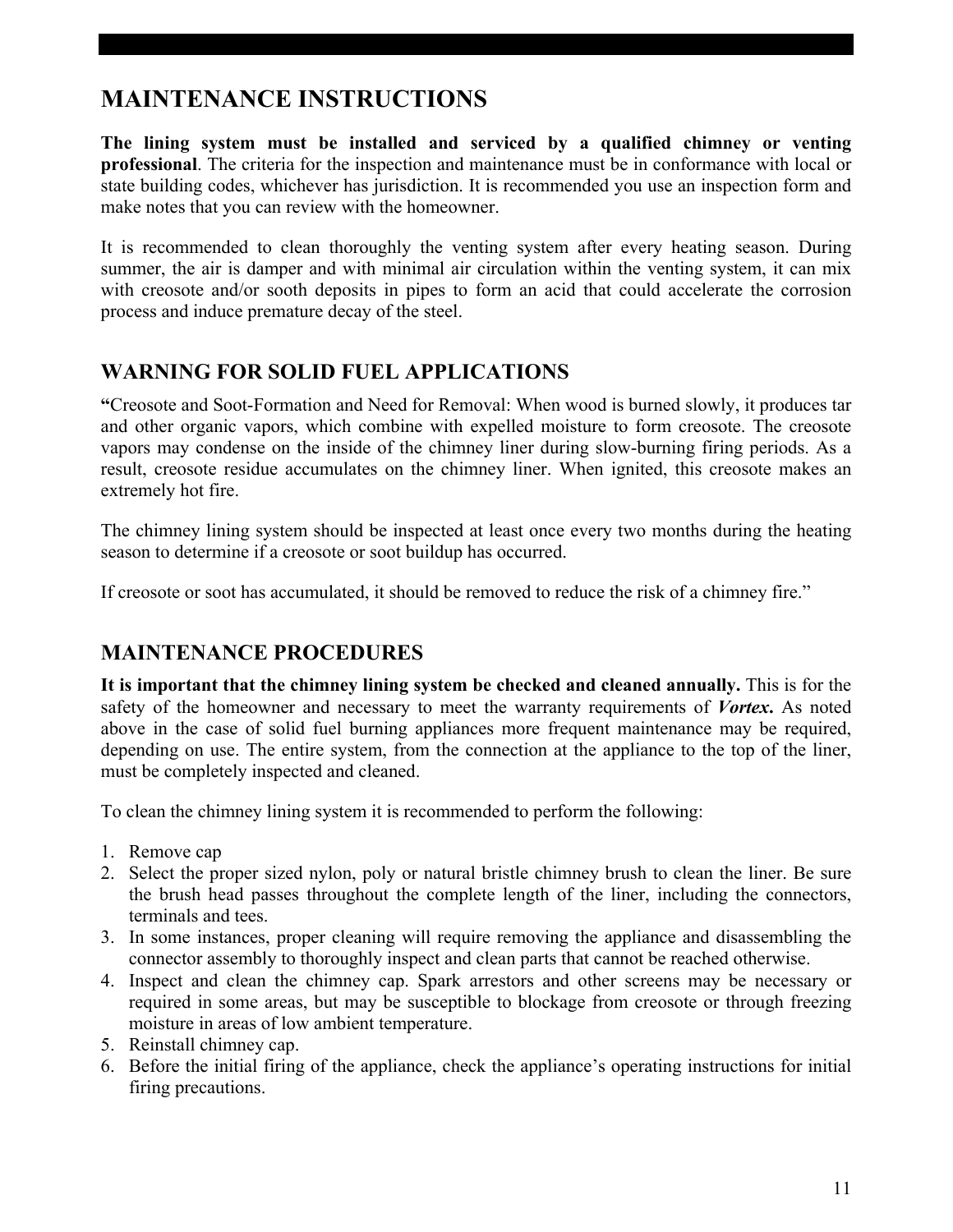## ADDITIONAL INFORMATION

- 1. *Vortex* lining systems are intended for use with heating appliances, burning solid fuels (pellet, wood). Use of experimental fuels is not permitted and voids warranty.
- 2. Use only components listed for use with the *VORTEX* lining system.
- 3. For solid-fuels, the chimney liner is not to be sized less than that specified in the appliance manufacturer's instructions.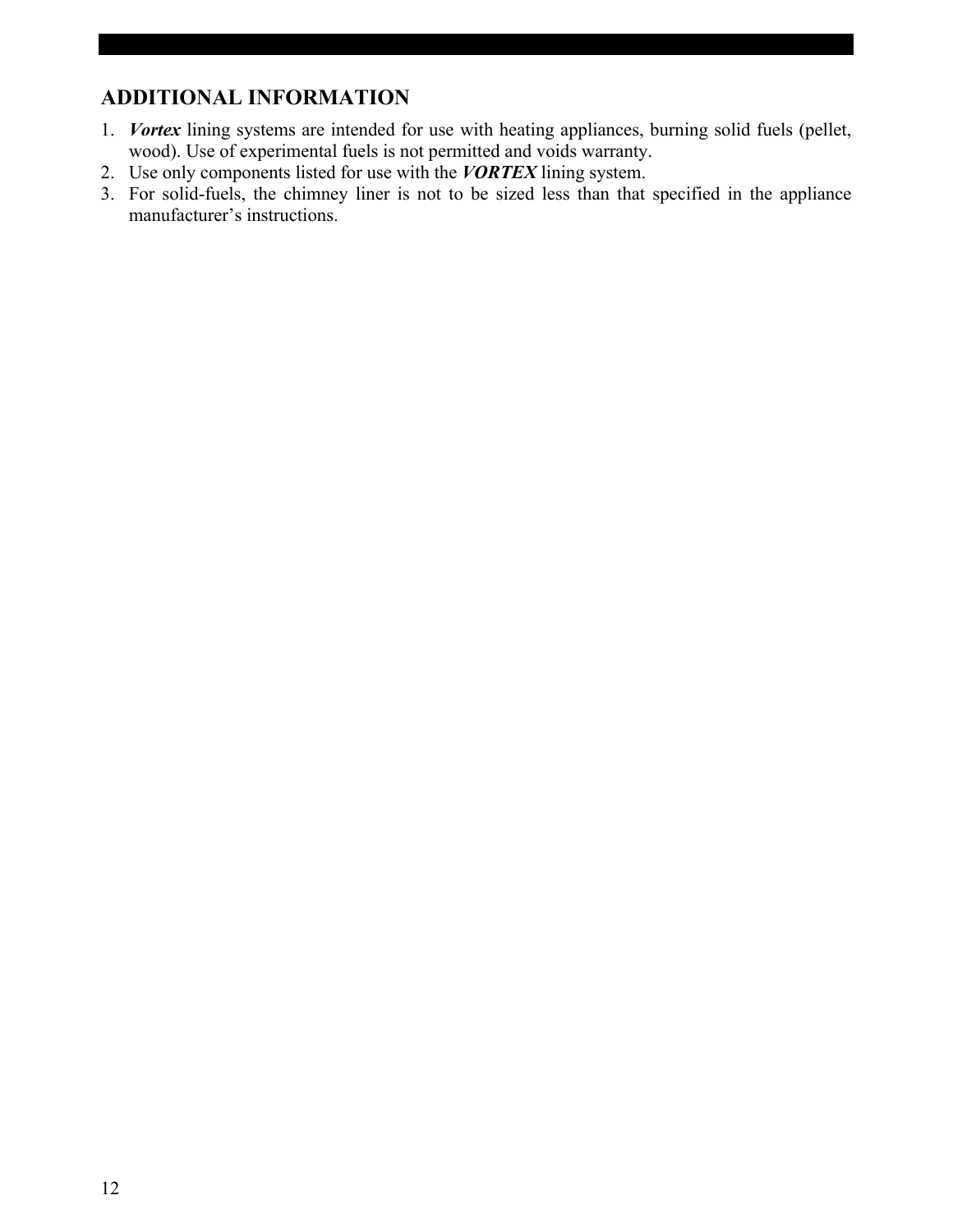## VORTEX LIMITED LIFETIME WARRANTY CHIMNEY LINING SYSTEM

#### The warranty:

The manufacturer's warranty applies only to the original purchaser and is not transferable. Subject to the conditions and exclusions set forth below, the manufacturer warrants that its products will be free from manufacturing if properly installed. This warranty only covers replacement of defective liner components in a residential installation. This warranty is void if the chimney relining pipe is used in a different application than what it is designed for. This warranty is the sole and exclusive remedy, offered in lieu of all other warranties, expressed or implied.

#### Warranty conditions:

The warranty of the chimney lining system and its components are subject to the following conditions:

- 1) Brand new products with proof of purchase only;
- 2) Products must have been purchased from an authorized *SBI* dealer;
- 3) Installation in accordance with the instructions supplied with this product and all local and national building codes;
- 4) Normal use with a residential heating appliance that has been certified by an accredited laboratory (pellet, wood);
- 5) The liner is designed to operate at a maximum continuous temperature of 650 degrees Celsius (1200 Fahrenheit) or less;
- 6) The chimney lining system must be cleaned and inspected on an annual basis by a chimney professional at intervals of no more than 12 months each, starting at the date of purchase and as long as the warranty period applies. Receipts verifying that maintenance was performed must be kept;
- 7) Products under this warranty must have been produced after the date indicated on the cover page of this document;
- 8) The liner must have a cap installed;
- 9) Parts or components from other manufacturers are not covered by this warranty.

|                             | <b>Parts</b>                                                                                | Labour |
|-----------------------------|---------------------------------------------------------------------------------------------|--------|
| 1 to 10 years <sup>1</sup>  | $100\%$ (100% of the purchase price at<br>the time of the replacement)                      | n/a    |
| 11 to 15 years <sup>1</sup> | 50% (a 50% rebate applies to the<br>purchase price at the time of the<br>replacement)       | n/a    |
| $16+ \text{years}^1$        | $25\%$ (a $25\%$ rebate applies to the<br>purchase price at the time of the<br>replacement) | n/a    |

Warranty application in the case of a replacement:

<sup>1</sup> From the date of purchase.